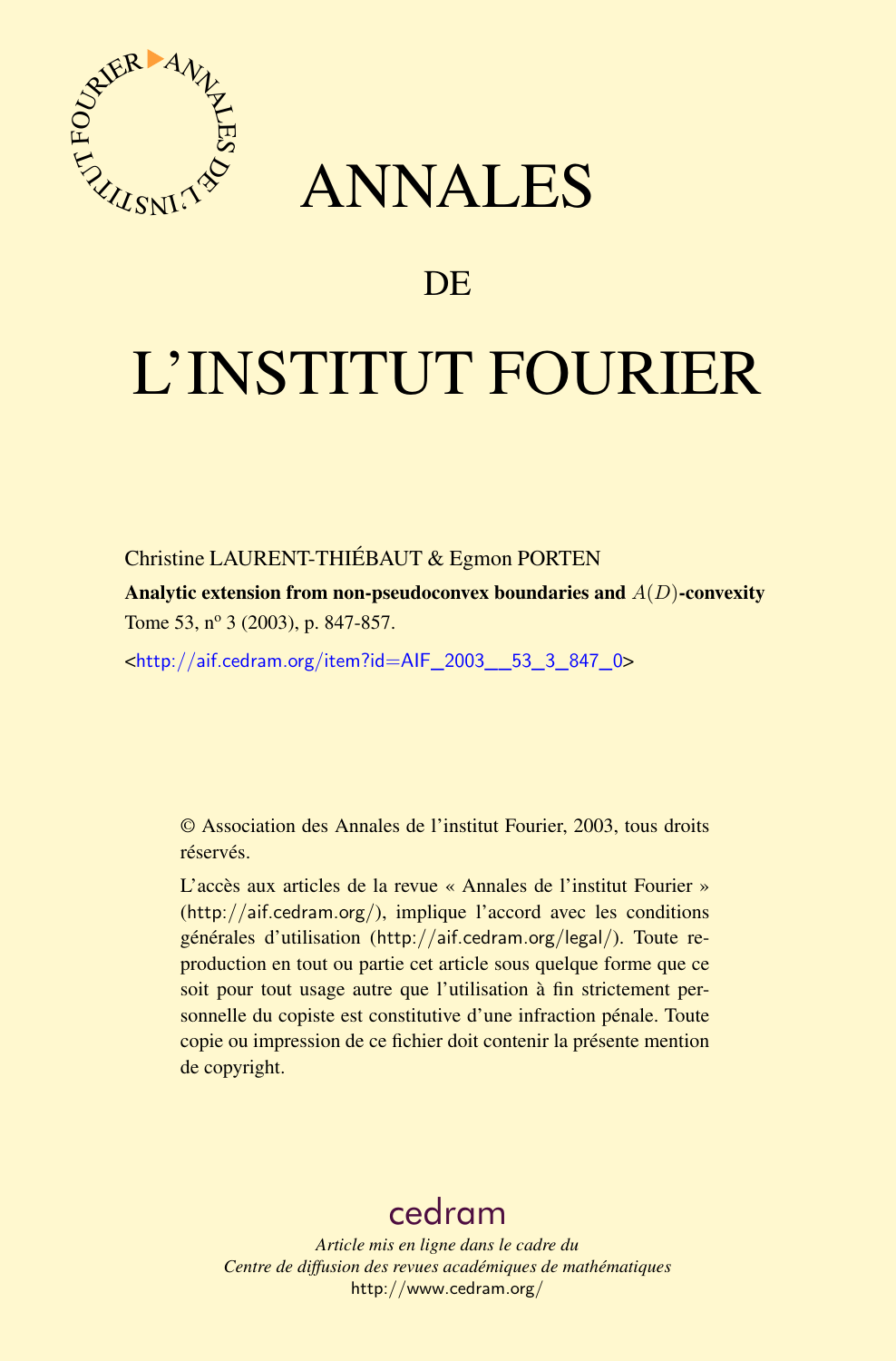## ANALYTIC EXTENSION FROM NON-PSEUDOCONVEX BOUNDARIES AND A(D)-CONVEXITY

## by Ch. LAURENT-THIÉBAUT and E. PORTEN

#### 1. Introduction.

Let  $D \subset\subset \mathbb{C}^n$  be a domain with smooth boundary. A compact  $K \subset \partial D$  is called removable if every continuous CR-function f on  $\partial D\backslash K$ has a holomorphic extension to all of D. In this paper we are interested in the link between removability and convexity properties of  $K$ . For any compact  $L \subset \overline{D}$ , we define its  $A(D)$ -convex hull as

$$
A(D)\text{- hull}(L) = \{z \in \overline{D} : |f(z)| \leq \max_{L} |f|, \ \forall f \in A(D)\},
$$

where  $A(D)$  denotes as usual the space of holomorphic functions which are continuous up to the boundary. If  $L = A(D)$ - hull $(L)$ ,  $L$  is called  $A(D)$ -convex. Following [5], we call a compact  $K \subset \partial D$  CR-convex, if it satisfies  $A(D)$ - hull $(K) \cap \partial D = K$ .

The main result of this paper is the following.

THEOREM 1. - Let D be a bounded domain in  $\mathbb{C}^n, n \geq 2$ , with connected boundary of class  $\mathcal{C}^2$  and  $K \subset \partial D$  be a compact CR-convex set such that  $\partial D\backslash K$  is connected. Then each continuous CR-function u on  $\partial D\backslash K$  admits a holomorphic extension  $\tilde{u} \in \mathcal{O}(D\backslash A(D)$ -hull $(K)$ )  $\cap$  $\mathcal{C}((D \backslash A(D)$ -hull $(K)) \cup (\partial D \backslash K)$ .

Keywords: Holomorphic hulls and holomorphic convexity  $-$  CR functions  $-$  Removable singularities.

Math. classification: 32V25 - 32DlO - 32D15 - 32D20.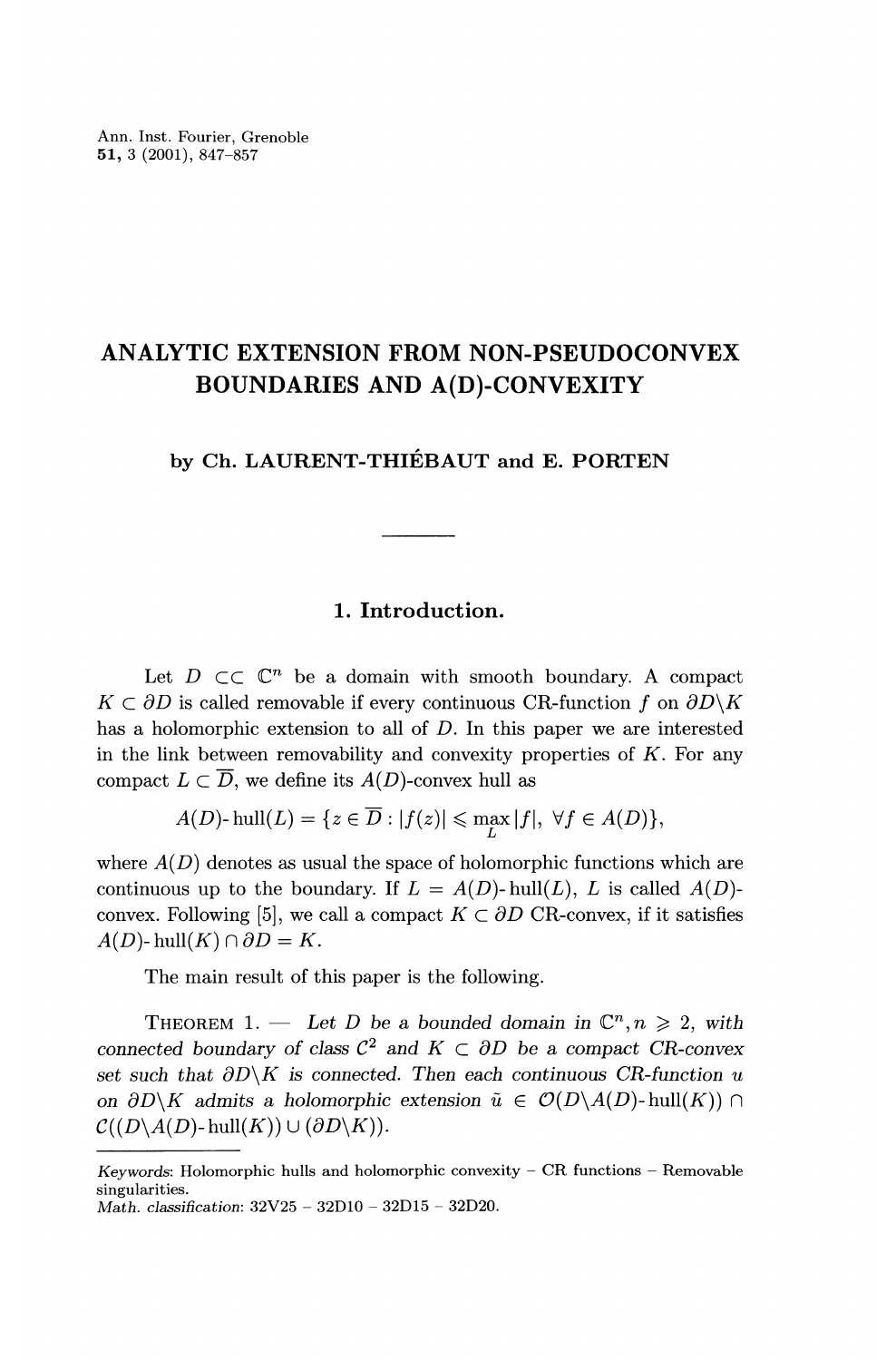The following removability result is an immediate consequence.

COROLLARY 2. - Let D be a bounded domain in  $\mathbb{C}^n, n \geq 2$ , with connected boundary of class  $\mathcal{C}^2$  and  $K \subset \partial D$  be a compact set such that  $\partial D\backslash K$  is connected. If K is  $A(D)$ -convex, then K is removable.

The theorem is best commented in its historical context.

For the case that  $\overline{D}$  is a Stein compact, analogous results were proved by E. L. Stout [14] and G. Lupacciolu [9], but with hypotheses formulated with respect to the  $\mathcal{O}(\overline{D})$ -hull, which can be larger than the  $A(D)$ -hull in the situation of Theorem 1. However in these papers more general results were stated, in [14] for weakly pseudoconvex domains, in [9] even for non-pseudoconvex domains. Later J. M. Ortega [12] discovered that the construction of the integral kernels used in [14] and [9] requires that  $\overline{D}$ possess a Stein neighborhood basis.

In [8], the first author gave the first complete proof of a result of this type for non-pseudoconvex domains, namely Theorem 4 quoted below. In contrast to  $[14]$ ,  $[9]$ , the convexity condition on K is formulated with respect to the holomorphic functions defined on some uniform neighborhood of  $\overline{D}$ , and not with respect to  $\mathcal{O}(\overline{D})$ .

In [5], B. Jöricke proved Theorem 1 for weakly pseudoconvex domains, assuming sharper hypotheses on  $A(D)$ -convex hulls. Furthermore she was the first to attack the problem by a global version of the continuity principle, in contrast to the integral formula methods in the preceding articles. The reader may consult [5] for explanations of additional features in the pseudoconvex case. In particular, no assumption on connectedness of  $\partial D\backslash K$  is needed.

As a starting point to the non-pseudoconvex setting, let us look at two examples illustrating the assumptions in Theorem 1.

Example 3. – a) Consider  $D = B(0,1) \setminus B(\frac{1}{\sqrt{2}}, \frac{1}{\sqrt{2}})$ , where  $B(z,r)$  $\mathbb{C}^2$  denotes the ball of radius r centered at z. The compact  $K = \{(z_1, z_2) \in \mathbb{C}^2\}$  $\partial D : x_1 \geq \frac{1}{2}$  is  $A(D)$ -convex. Then  $\partial D \backslash K$  has two components, whereas  $D\setminus A(D)$ -hull $(K) = \{z \in D : x_1 < \frac{1}{2}\}\$ is connected. Hence CR functions do not extend analytically from  $\partial D\backslash K$  to  $D\backslash A(D)$ -hull $(K)$  in general. By rounding off the corner we get an example with smooth boundary.

b) If we drop CR-convexity, we run into monodromy problems: Consider  $D = Q \setminus (\{|z_1| \leqslant \epsilon, |x_2 - \frac{1}{2}| \leqslant \epsilon \} \cup \{|z_1| \leqslant \epsilon, |x_2 + \frac{1}{2}| \leqslant \epsilon, y_2 \leqslant \epsilon \}$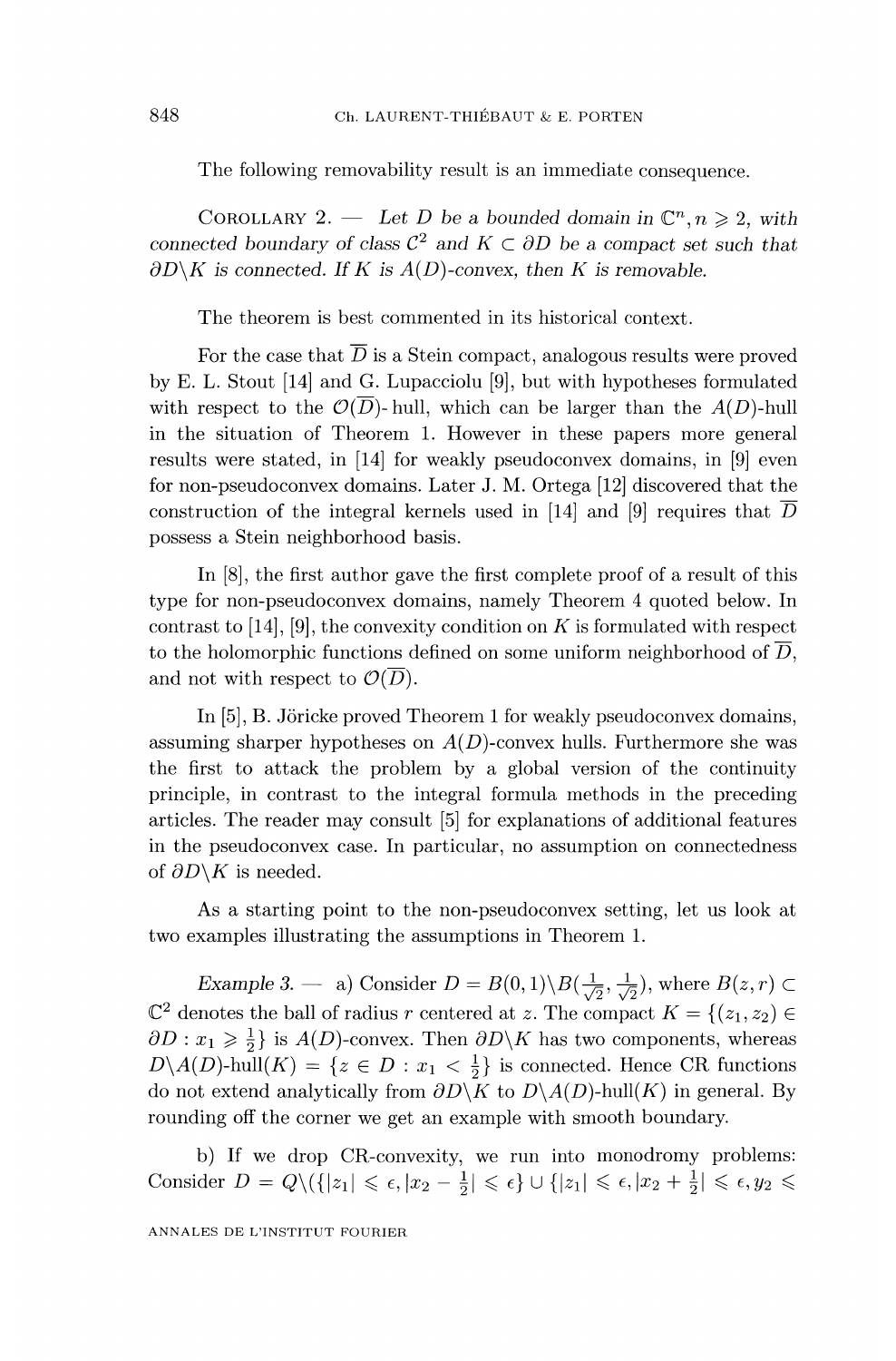$1 - \epsilon$ }, where  $Q = (-1, 1) \times i(-1, 1) \times (-1, 1) \times i(-1, 1)$  and  $\epsilon > 0$  is a small constant. If  $K = \partial Q \cap \{y_2 = 0\}$ , then  $\partial D \backslash K$  is connected. Since  $A(D)$ -hull $(K) = D \cap \{y_2 = 0\}, \ \partial D \setminus A(D)$ -hull $(K)$  has three connected components  $T_1 = \partial D \cap \{y_2 < 0\}, T_2 = \partial\{|z_1| < \epsilon, |x_2 + \frac{1}{2}| < \epsilon, y_2 < \epsilon\}$  $1 - \epsilon$   $\cap$   $\{y_2 > 0\}$ ,  $T_3 = (\partial D \cap \{y_2 > 0\})$   $\{T_2$ . We can define a univalent holomorphic function u near  $\partial D\backslash K$  which coincides near every  $z \in \partial D\backslash K$ with some branch of  $log(z_2)$ . But we cannot extend u to  $D\setminus A(D)$ -hull(K) without loosing the coincidence near  $T_2$  or  $T_3$ .

Theorem 1 was first proved by the second author in his thesis [13]. His method combines the continuity principle with special constructions relying on geometrical properties of Stein manifolds. The essential point both in [5] and in [13] are monodromy problems of increasing difficulty, which are typical, if one tries to construct hulls by direct application of the continuity principle. Therefore techniques designed to handle this aspect should be of independent interest. This provided the motivation for further joint research of B. Joricke and the second author [7], which led to a new version of the proof of Theorem 1, where all essential steps are executed by extension along suitable families of complex curves.

The argument presented in the present paper goes back to the observation of the first author how to adapt the integral formula constructions of [8] to the case at hand. In the present paper we do not make explicit use of integral formulas but reduce Theorem 1 by geometric arguments to the main result of [8], which we state for later reference.

THEOREM 4.  $-$  Let  $\Omega$  be a Stein manifold of complex dimension  $n \geq 2$ ,  $K \subset \Omega$  an  $\mathcal{O}(\Omega)$ -convex compact subset, and  $D \subset \Omega$  a relatively compact domain such that  $\partial D\backslash K$  is a connected hypersurface of class  $\mathcal{C}^1$ . Then every continuous CR-function u on  $\partial D\backslash K$  admits a holomorphic extension  $\tilde{u} \in \mathcal{O}(D\backslash K) \cap \mathcal{C}((D\backslash K) \cup (\partial D\backslash K)).$ 

The main argument is explained in Section 3. In Section 2, we use a device of [5] in order to reduce the problem to the extension of holomorphic boundary values.

Finally a comment on dimensions is in order. Some authors ([14], [5], [7]) prefer to state results of the type of Theorem 1 only in complex dimension 2. The reason is that it is known that in dimension  $n \geq 3$  additional extension phenomena occur, which are principally overlooked by assumptions on the hull of the singularity. In fact the continuity principle tells that families of complex curves give rise to holomorphic extension.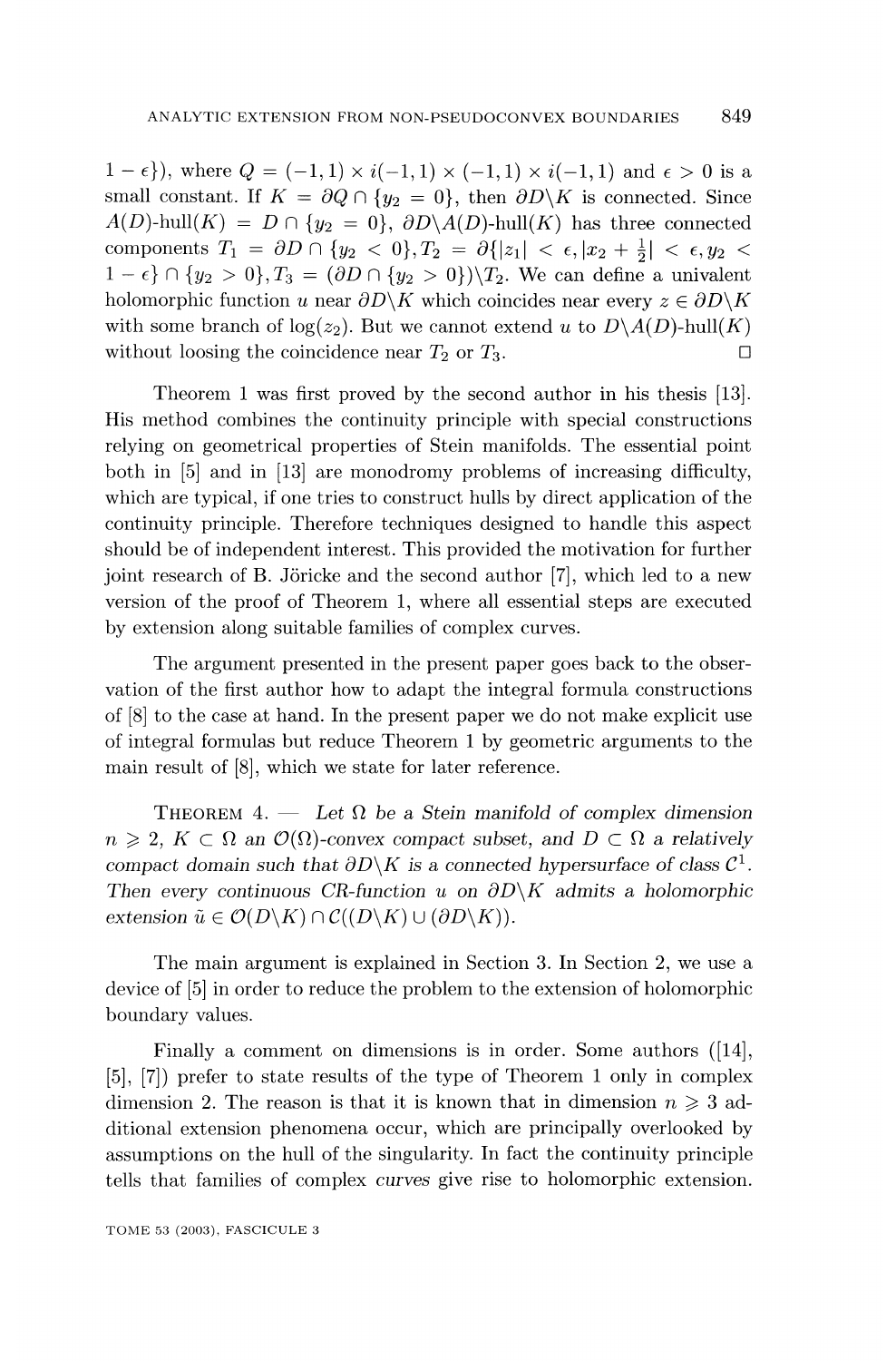On the other hand the proofs based on the continuity principle [5], [7], exhibit Theorem 1 as a result on extension along families of complex hypersurfaces. This difference between  $n = 2$  and  $n \geq 3$  also gets transparent in the characterization of removability for strongly pseudoconvex domains, where holomorphic convexity of the singularity is only adequate in dimension 2 (cf. [3]), whereas in higher dimension the relevant properties are of cohomological nature (cf. [10]).

Acknowledgement: We would like to thank B. Jöricke for many inspiring discussions on the topic. Especially the second author, who was her thesis student, is indebted to her for the introduction into the topic. Both authors are grateful to the European TMR research network ERBFMRXCT 98063 for generous support.

Finally it is a pleasure to thank the referee for very valuable remarks, which helped to ameliorate the presentation of the article.

#### 2. Extension to one-sided neighborhoods.

In this section we reduce the proof of Theorem 1 to an analogous statement with holomorphic boundary data.

Let  $H \subset \mathbb{C}^n$  be a hypersurface. A one-sided neighborhood of H is an open set V such that, for every  $z \in H$  and for every euclidean ball B of sufficiently small radius centered at z, at least one of the two components of  $B\backslash H$  is contained in V. A piecewise differentiable curve  $\gamma : [a, b] \to H$ is called CR-curve, if its (one-sided) derivatives are contained in  $T<sup>c</sup>H$ . For  $z \in H$ , the CR-orbit  $\mathcal{O}_z$  of z in H is defined as the set of all points  $w \in H$ which can be joint with z by a CR-curve in  $H$ . For detailed information on CR-orbits the reader may consult [15], [6].

We shall use the following lemma from [5].

LEMMA 5.  $-$  Let D, K be as in Theorem 1. Then there is a connected one-sided neighborhood V of  $\partial D\backslash K$  such that every continuous CR-function on  $\partial D\backslash K$  extends to V.

For the reader's convenience we give a proof, which makes explicit use of the by now familiar concept of CR-orbits.

Proof of Lemma  $5.$  — We observe that it is enough to show that  $\partial D\backslash K$  has only one CR-orbit. Indeed, in this case  $\partial D\backslash K$  contains a point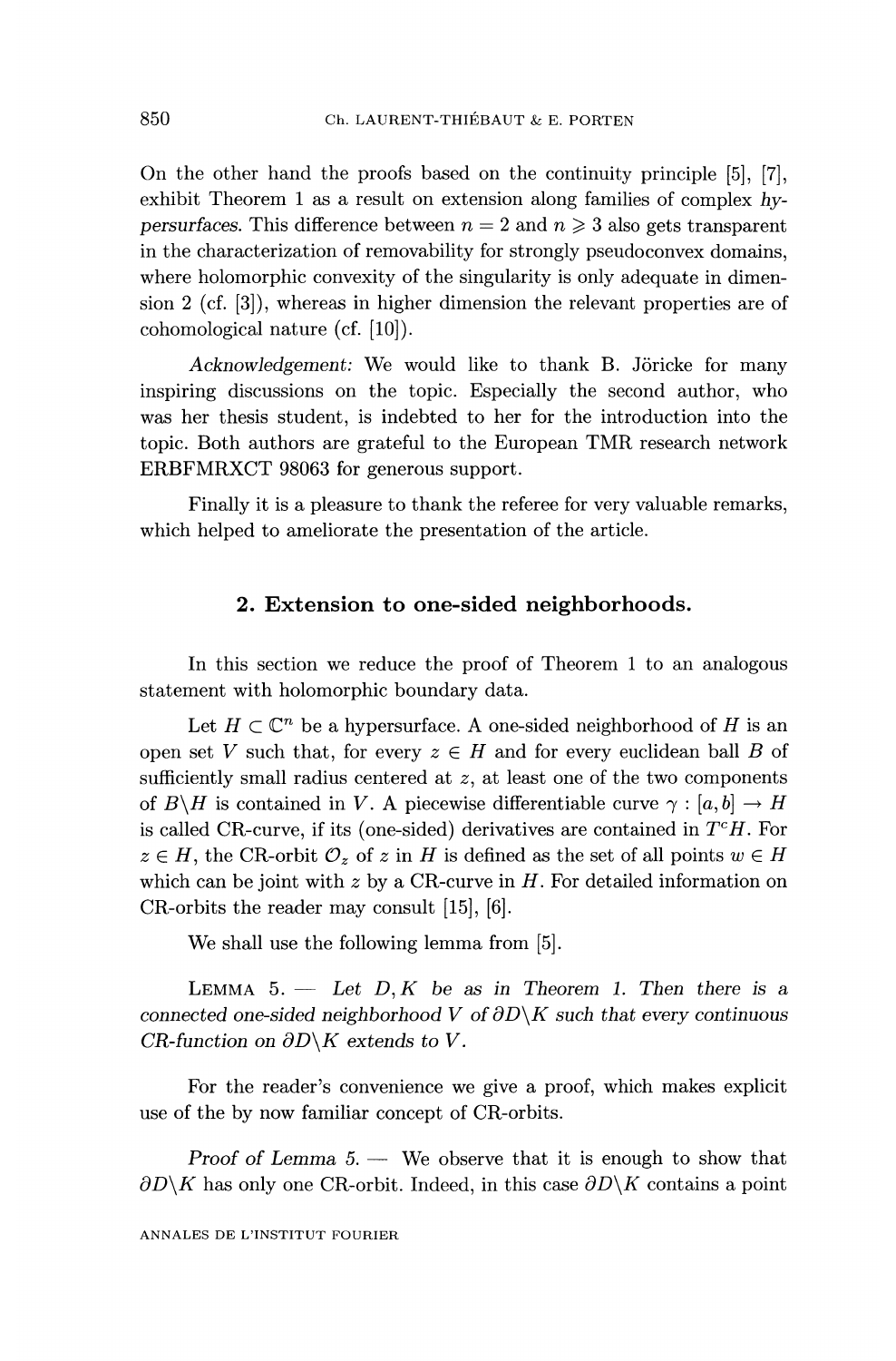z in which  $\partial D\setminus K$  is minimal in the sense of Tumanov, i.e., there is no local holomorphic hypersurface  $X \subset \partial D$  passing through z (otherwise the complex tangent bundle  $T^c \partial D \backslash K$  would be Frobenius integrable, and all orbits would be complex hypersurfaces immersed in  $M$ ). The theorem of Trépreau [16] yields one-sided analytic extension near z, and this property propagates along CR-curves to all points of  $\partial D \backslash K$  by propagation results of [17], [5].

Assume that  $\partial D\backslash K$  has several CR-orbits. It is well-known that CRorbits of a real hypersurface are either subdomains or injectively immersed smooth holomorphic hypersurfaces. The union of all lower-dimensional CRorbits is relatively closed and forms a lamination. Hence the connectedness of  $\partial D\backslash K$  implies the existence of a lower-dimensional CR-orbit  $\mathcal{O}$ . By general properties of laminations the relative closure L of  $\mathcal O$  in  $\partial D\backslash K$ is a union of lower-dimensional orbits, and each of these is dense in L.

Pick some  $z \in L$  and a function  $f \in A(D)$  with  $f(z) = 1$  and  $\max_K |f| < 1/2$ . Then the modulus of  $f|_L$  attains a maximum at some  $z' \in L$ . By the maximum principle, f is constant on  $\mathcal{O}_{z'}$  and, by density, also on  $L$ . So  $L$  has positive distance from  $K$  and must be compact. But a non-void compact union of holomorphic submanifolds of positive dimension is impossible. Indeed, for such an  $L$  one finds a closed euclidean ball  $B$ containing L such that  $L \cap \partial B \neq \emptyset$ . But this leads to a contradiction to the maximum principle on the varieties passing through points of  $L \cap \partial B$ (cf. [4],  $\S$  V, Lemma 5).

Remark  $6.$  - As the referee pointed out, the original proof of [5], which was given for  $n = 2$ , can be extended to boundaries of class  $C^1$  by using techniques from [2]. For  $n > 2$ , some additional slicing arguments would be necessary.  $\Box$ 

Let  $V$  be as in the lemma. After shrinking  $V$  conveniently, we can suppose that (i)  $D' = \text{int}(D \cup V)$  is a domain which contains K in its boundary, and that (ii) every  $f \in A(D)$  extends to a function in  $A(D')$ . For (ii), we have to observe that  $f$  extends holomorphically through a point  $z \in \partial D\backslash K$  if V contains near z the exterior side of  $\partial D$ . By (ii),  $A(D)$  can be identified with  $A(D')$ , and we have  $A(D)$ -hull $(K) = A(D')$ -hull $(K)$ .

Near every point  $z \in \partial D \backslash K$ , V contains at least one side of  $\partial D$ . Slightly deforming  $\partial D\backslash K$  into V, we can construct a third domain  $D''$ such that  $\partial D''$  is of class  $C^2$  and  $\partial D'' \backslash K \subset D'$ . As  $A(D) = A(D')$ , we can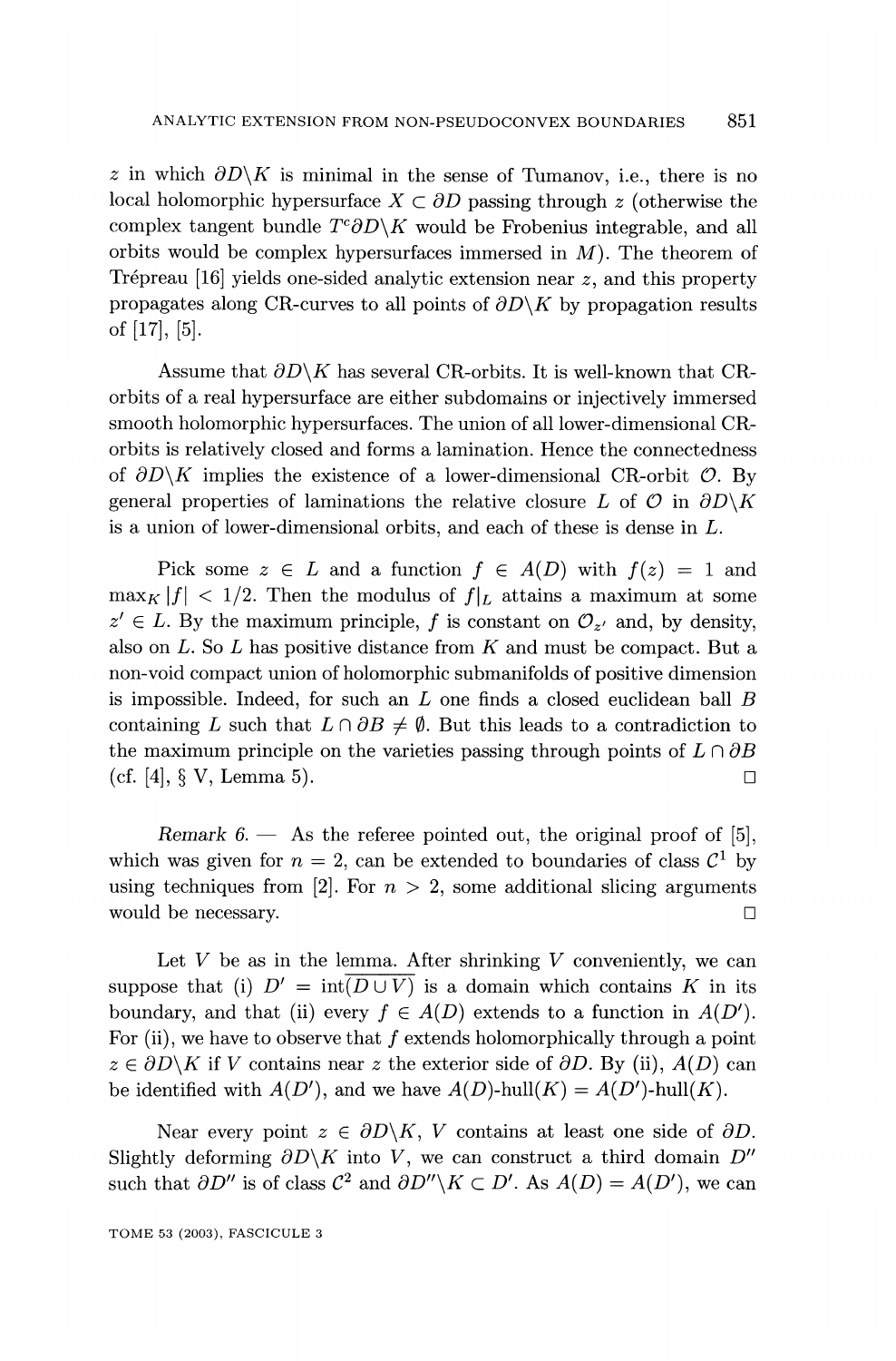choose  $\partial D''\backslash K$  so close to  $D\backslash K$  that

 $A(D')$ -hull $(K) \cap \partial D = K$ 

holds true. Observe that the analytic extension to  $V$  of a given CR-function on  $D\backslash K$  induces holomorphic data on  $\partial D''\backslash K$ . Writing again D instead of  $D''$ , the proof of Theorem 1 is now reduced to the following intermediate statement.

PROPOSITION 7. - Let D be a bounded domain in  $\mathbb{C}^n$  with boundary of class  $\mathcal{C}^2$  and  $K \subset \partial D$  be a compact set with  $\partial D \backslash K$  connected. Let  $D' \supset D$  be a bounded domain satisfying  $K \subset \partial D'$ ,  $K = A(D')$ -hull $(K) \cap$  $\partial D$ , and  $\overline{D}\backslash K \subset D'$ . Then each function u which is holomorphic in a neighborhood U of  $\partial D\backslash K$  has (after shrinking U if necessary) a holomorphic extension to  $D \backslash A(D')$ -hull $(K)$ .

### 3. Proof of Theorem 1.

As explained in Section 2, it is enough to prove Proposition 7.

First we observe that we cannot immediately apply Theorem 4 by taking  $\Omega$  as the envelope of holomorphy of D'. Of course D need not be relatively compact in  $\Omega$ . In what follows we will derive Proposition 7 by an exhaustion argument.

For every  $w \in D \backslash A(D')$ -hull $(K)$ , there is a function  $f_w \in A(D')$  with  $f_w(w) = 1$  and  $\max_{z \in K} |f_w(z)| \leq 1/4$ . By a standard covering argument, we select a subsequence  $f_1, f_2, \ldots$ , such that

$$
D\backslash A(D')\text{-hull}(K)=\bigcup_{i=1}^{\infty}\{z\in D:|f_i(z)|>3/4\}.
$$

Note that a given compact subset of  $D\setminus A(D')$ -hull(K) is already contained in the finite union  $\bigcup_{i=1}^k \{z \in D : |f_i(z)| > 3/4\}$ , if k is sufficiently large.

Let  $\rho \in C^2(\overline{D})$  be a defining function of D, i.e., a function with  $\nabla \rho \neq 0$ on  $\partial D$  and  $D = \{ \rho < 0 \}$ . We can choose a strictly decreasing sequence of positive numbers  $r_j \downarrow 0$  and domains  $D_j = \{ \rho < -r_j \}$  so that for every j the intersection  $\partial D_j \cap \bigcup_{i=1}^j \{z \in D : |f_i(z)| > 1/2\}$  is contained in U (the neighborhood of  $\partial D\backslash K$  where  $u$  is defined). If  $\Omega$  denotes the envelope of holomorphy of  $D'$ , we can consider each  $D_i$  as a relatively compact subdomain of  $\Omega$ . Define

$$
K_j=\mathcal{O}(\Omega)\text{-}\mathrm{hull}\Big(\bigcap_{i=1}^j\big\{z\in\overline{D_j}:|f_i(z)|\leqslant
$$

ANNALES DE L'INSTITUT FOURIER

852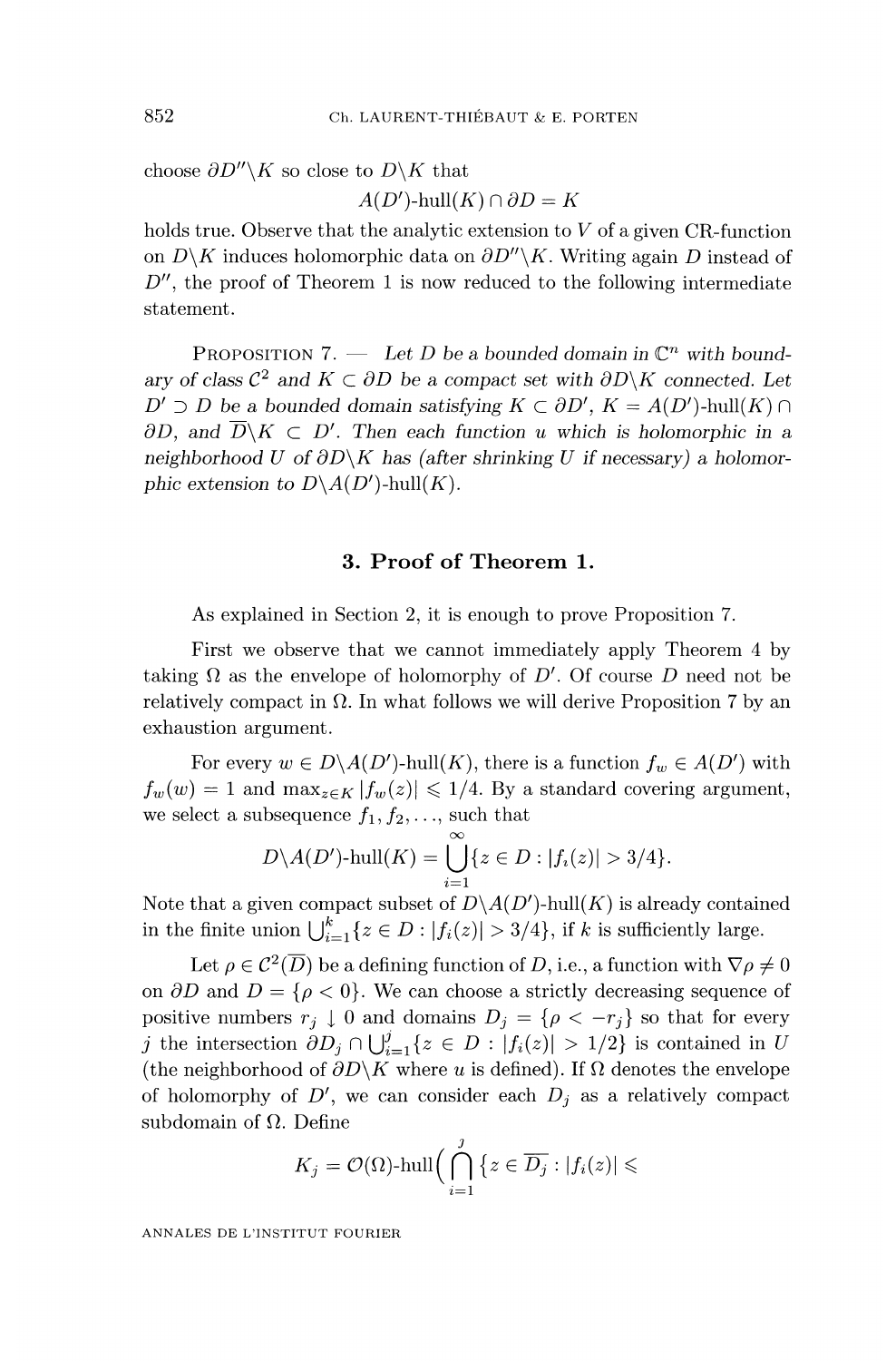$$
3/4\big\}\Big).
$$

 $As$ 

 $\Omega$  is holomorphically convex,  $K_j$  is compact in  $\Omega$ . By construction, we have  $K_j \cap \overline{D_j} = \bigcap_{i=1}^j \{z \in \overline{D_j} : |f_i(z)| \leq 3/4\}$  and  $\partial D_j \setminus K_j \subset \partial D_j \cap \bigcup_{i=1}^j \{z \in \overline{D_j} \}$  $D: |f_i(z)| > 1/2$   $\subset U$ . For later use we remark  $\overline{D_i} \backslash K_i \subset D_{i+1} \backslash K_{i+1}$ . Observe that we cannot immediately apply Theorem 4 because (i)  $D_i \backslash K_i$ may have several components, and (ii) the intersection of the closure of a component of  $D_i \backslash K_i$  with  $\partial D_i$  need not be connected.

In order to meet (i), we choose subdomains  $G_i \subset D_i$  in the following way: Let  $G_1$  be an arbitrary component of  $\{z \in D_1 : |f_1(z)| > 3/4\}.$ By induction we choose, for every  $j > 1$ ,  $G_i$  as the unique component of  $\bigcup_{i=1}^{j} \{z \in D_i : |f_i(z)| > 3/4\}$  with  $G_{j-1} \subset G_j$ . Because  $\partial D \backslash K$  is connected and  $D\setminus A(D')$ -hull(K) has, by the maximum principle, no components which are relatively compact in D,  $D\setminus A(D')$ -hull(K) is connected. As mentioned above, every compact arc in  $D\setminus A(D')$ -hull(K) is contained in almost every finite union  $\bigcup_{i=1}^{j} \{z \in D : |f_i(z)| > 3/4\}$ . Since  $D \setminus A(D')$ -hull $(K)$  is connected, we deduce  $D \backslash A(D')$ -hull $(K) = \bigcup_{i=1}^{\infty} G_i$ .

As indicated in (ii), there is no reason for  $\partial G_i \backslash K_i$  to be connected. We shall use an elementary topological property of Stein manifolds to handle this difficulty.

LEMMA 8. - Let  $\Omega$  be a Stein manifold of dimension  $n \geqslant 2$  and L a compact  $\mathcal{O}(\Omega)$ -convex subset. Let M be a connected, properly embedded, orientable real hypersurface of  $\Omega \backslash L$  of class  $\mathcal{C}^1$  such that  $M \cup L$  is compact. Then  $\Omega \setminus (M \cup L)$  contains exactly one relatively compact component.

Of course Lemma 8 is a byproduct of E. M. Chirka's relative version of the Harvey-Lawson theorem ([I], Theorem 19.6.2). For the reader's convenience, we provide an elementary proof, based on an argument communicated by N. Shcherbina. The assumption that  $M$  be orientable is not necessary, since our proof also works with  $\mathbb{Z}/2\mathbb{Z}$ -valued intersection numbers.

Proof.  $\rightarrow$  By the maximum principle,  $\Omega \backslash L$  has no relatively compact components. Hence every component of  $\Omega \setminus (M \cup L)$  has accumulation points on M. As M is connected,  $\Omega \backslash (M \cup L)$  has at most two components. Because  $\Omega$  has only one end and  $M \cup L$  is compact, there is a unique unbounded component. Consequently the second component, if it exists, has to be relatively compact.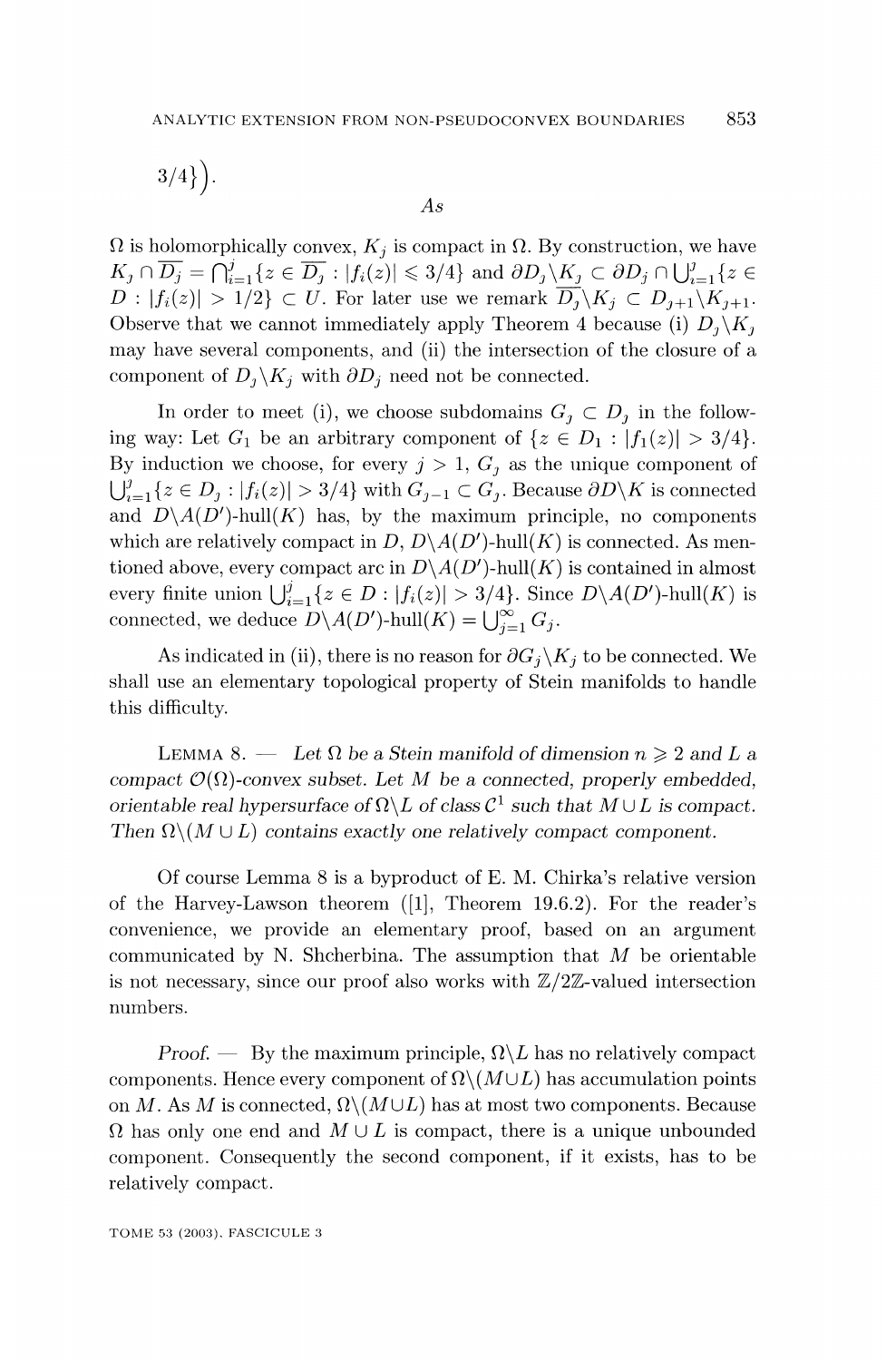Assume that there is no relatively compact component of  $\Omega \setminus (M \cup L)$ . Then we can easily construct a smoothly embedded oriented loop  $\gamma \subset \Omega \backslash L$ which intersects M transversely in only one point. Hence the intersection number of  $\gamma$  and M equals  $\pm 1$ , the sign depending on the orientations we choose for  $\gamma$  and M. We shall obtain a contradiction to the homotopy invariance of intersection numbers by deforming  $\gamma$  within  $\Omega \backslash L$  to a loop contained in  $\Omega \backslash (M \cup L)$ .

As L is  $\mathcal{O}(\Omega)$ -convex, an elementary construction gives a smooth plurisubharmonic non-negative exhaustion function  $\phi$  of  $\Omega$  such that  $L =$  $\{\phi = 0\}$  and  $\phi$  is strictly plurisubharmonic on  $\Omega \backslash L$  (being exhaustive means that  $\{\phi < c\}$  is relatively compact for any  $c \in \mathbb{R}$ ). Fix  $c_1, c_2 > 0$ such that  $M \cup L \subset \{\phi < c_2\}$  and  $\gamma \subset \{c_1 < \phi < c_2\}$ . After a slight modification, we can assume that  $\phi$  is a Morse function on a neighborhood of  ${c_1 \leq \phi \leq c_2}$  (for information on Morse theory we refer to [11]). Then there are finitely many critical points  $q_1, \ldots, q_k$  in  $\{c_1 \leq \phi \leq c_2\}$ . It is a well-known consequence of strict plurisubharmonicity that the Morseindices at the points  $q_1, \ldots, q_k$  cannot exceed n. This implies that the associated stable manifolds

$$
S_i = \big\{ p \in \Omega : \lim_{t \to +\infty} \Phi_{\nabla \phi, t}(p) = q_i \big\}
$$

are at most of dimension n, in particular of codimension at least  $n \geq 2$ . Here  $\Phi_{X,t}$  denotes the time-t-map of a vectorfield X and  $\nabla \phi$  the gradient with respect to some fixed riemannian metric on  $\Omega$ . After an arbitrarily small deformation of  $\gamma$ , we can assume  $\gamma \cap \bigcup_{i=1}^k S_i = \emptyset$ . This means that, for every  $p \in \gamma$ , we have  $\phi(\Phi_{\nabla \phi,t}(p)) > c_2$ , if t is sufficiently large. Now a compactness argument yields that there exists  $T > 0$  such that  $\phi(\Phi_{\nabla \phi, t}(\gamma))$ is disjoint from  $\{\phi \leq c_2\} \supset M \cup L$  for  $t > T$ , a contradiction to the homotopy invariance of intersection numbers.

In the situation of Lemma 8, we shall call the relatively compact component of  $\Omega \setminus (M \cup L)$  the inner domain of  $M \cup L$ . For j fixed, let  $C_i$ be the set of connected components of  $\partial G_i \backslash K_j$ . Since  $K_j$  is  $\mathcal{O}(\Omega)$ -convex, Lemma 8 associates to any  $T \in \mathcal{C}_j$  the inner domain  $B_T$  of  $T \cup K_j$ . Hence we may introduce a partial order on  $C_j$  by writing  $T_1 \prec T_2$  if  $B_{T_1} \subset B_{T_2}$ . Reflexivity and transitivity are obvious. The following lemma contains antisymmetry and the existence of a unique maximal element.

LEMMA 9. - a) If  $T_1 \prec T_2, T_2 \prec T_1$ , for  $T_1, T_2 \in \mathcal{C}_i$ , then  $T_1 = T_2$ .

b) There is a unique maximal component  $M_j \in \mathcal{C}_j$ , which is the unique element of  $\mathcal{C}_j$  which belongs to the closure of the unbounded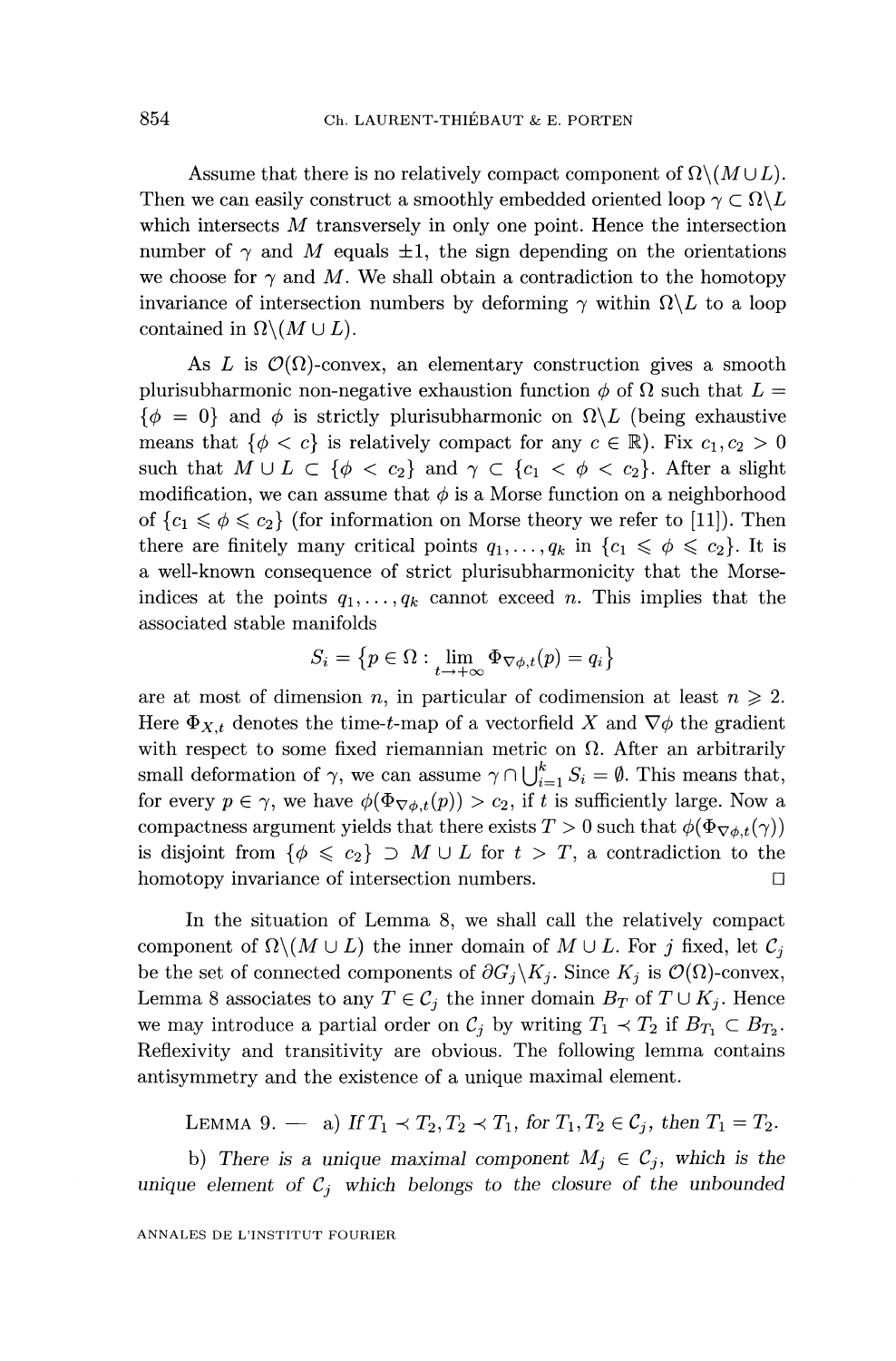connected component of  $\Omega \backslash (G_i \cup K_j)$ . Moreover its inner domain  $B_{M_i}$ contains  $G_i$  and all the other inner domains  $B_T, T \in \mathcal{C}_i$ .

Proof. - a) If we assume  $T_1 \prec T_2, T_2 \prec T_1$ , and  $T_1 \neq T_2$ , then the definition of  $\prec$  implies  $T_1 \subset B_{T_2}$  and  $T_2 \subset B_{T_1}$ . Hence  $B_{T_1} \cup B_{T_2}$ is a relatively compact domain whose boundary is contained in  $K_i$ , a contradiction to the  $\mathcal{O}(\Omega)$ -convexity of  $K_i$  and the maximum principle.

b) Lemma 8 implies that there is at most one  $M_i \in \mathcal{C}_i$  belonging to the closure of the unbounded connected component of  $\Omega \backslash (G_i \cup K_j)$ . If there were no such  $M_j$ , then  $G_j$  would be contained in a relatively compact component of  $\Omega \backslash K_i$ , which is in contradiction with the maximum principle. Hence  $M_j$  is uniquely defined, and we have  $B_{M_j} \supset G_j$ .

Let T be another component of  $\partial G_j \backslash K_j$ . Then  $(G_j \cup T) \subset B_{M_j}$  by connectedness of  $G_j$ , and  $B_T \subset B_{M_1}$  by definition of  $B_T$  and  $B_{M_1}$ .

By Theorem 4, the restriction of  $u$  to a sufficiently small neighborhood of  $M_i$  extends to a function  $u_j \in \mathcal{O}(B_{M_i}) \subset \mathcal{O}(G_i)$  which coincides with u near  $M_i$ . It is not yet clear, whether  $u_i$  coincides with u near all components of  $\partial G_i \backslash K_i$ . So we must carefully check that we can produce the desired extension of u by gluing the  $u_i$ .

For this purpose we fix some compact subset  $L \subset D \setminus A(D')$ -hull $(K)$ . By construction,  $L \subset G_j$  for sufficiently large j. According to the following lemma, the sequence  $\{u_i\}$  gets stable near L thus suggesting a natural candidate for the final extension near L.

LEMMA 10. - There is  $k_L \in \mathbb{N}$  and a neighborhood V of L such that the functions  $u_j$  coincide on V, for all  $j \geq k_L$ .

Proof. Choose  $c \in \mathbb{C}$ ,  $|c| > 3/4$ , such that  $C = \{p \in \Omega : f_1(p) = c\}$ is a smooth complex curve which intersects  $\partial D\backslash K$  transversally. Since  $\Omega$ does not contain compact complex curves, there is some  $p_0 \in \partial D \backslash K$  which is an accumulation point of a non-relatively compact component of  $C\backslash D$ .

Near  $p_0$ , C intersects the hypersurfaces  $\partial D$  and  $\partial D_j$ , for j sufficiently large, in a family of almost parallel short segments  $\lambda_j$  which are all contained in U. Hence for large j, the segments  $\lambda_j$  are adherent to an unbounded component of  $C\backslash D_j$  by transversality. Fix some  $j_0$  for a moment. Then  $\lambda_{j_0}$  is contained in all  $G_j$ , for  $j \geq j_1$ , if  $j_1$  is sufficiently large. For  $j \geq j_1$ , we deduce  $\lambda_j \subset \partial G_j \backslash K_j$ . As  $\lambda_j$  lies in the closure of an unbounded component of  $C\backslash\overline{D_i}$ , we even obtain  $\lambda_j \subset M_j$ .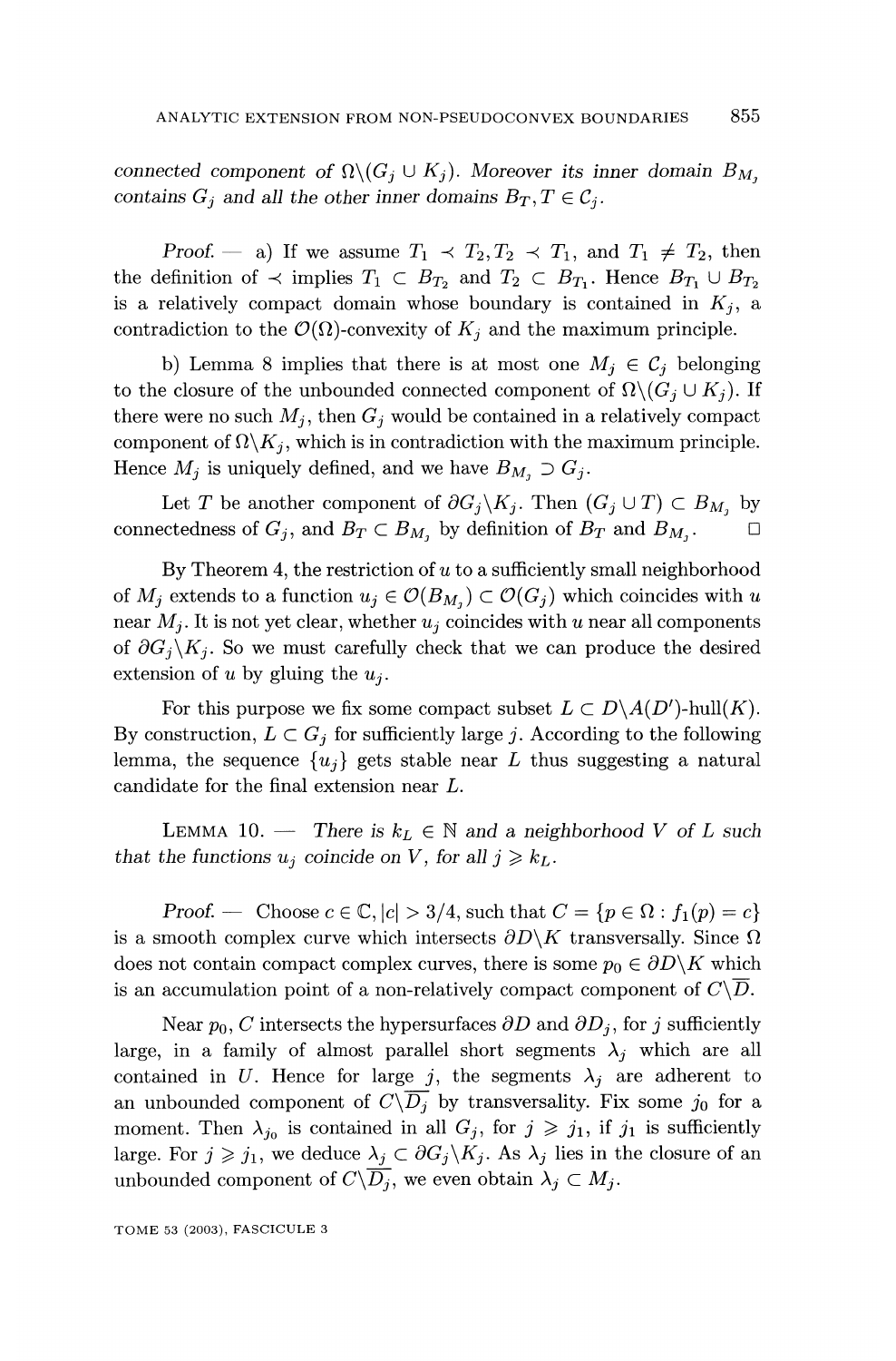If we take  $j_2 \geq j_1$  so large that  $L \subset G_j, j \geq j_2$ , then all the functions  $u_j, j \geq j_2$ , coincide near L. Indeed we can connect a given point  $p \in L$  with  $\lambda_{j_2}$  by an arc  $\gamma \subset G_{j_2} \cup \lambda_{j_2}$  and compare the functions  $u_j, j \geq j_2$ , along  $\gamma$ . Hence we can take  $k_L = j_2$ .

Proposition 7 follows from Lemma 10 without difhculties: Let us take some exhaustion of  $D\setminus A(D')$ -hull $(K)$  by compact sets  $L_1 \subset L_2 \subset \ldots$ satisfying  $L_j \subset \text{int}(L_{j+1})$ . By Lemma 10 we get near every  $L_j$  a natural candidate  $\tilde{u}_j$  by taking the restriction of some  $u_k$  for  $k \geq k_{L_i}$ . Since the  $L_i$  are monotonously increasing sets, it is clear from Lemma 10 that the  $\tilde{u}_j$  glue to a well-defined function  $\tilde{u} \in \mathcal{O}(D) \backslash A(D')$ -hull $(K)$ . Finally the connectedness of  $\partial D\backslash K$  implies the coincidence of u and  $\tilde{u}$  near  $\partial D\backslash K$ . Proposition 7 and Theorem 1 are proved.

#### BIBLIOGRAPHY

- [1] E.M. CHIRKA, Analytic sets, Dordrecht, 1989.
- [2] E.M. CHIRKA, Radó's theorem for CR mappings of hypersurfaces, Russian Acad. Sci. Sb. Math., 82 (1995), 243-259.
- [3] E.M. CHIRKA, E. L. STOUT, Removable singularities in the boundary, Contributions to Complex Analysis and Analytic Geometry, Aspects of Mathematics, E26, Vieweg 1994, 43-104.
- [4] S.J. GREENFIELD, Cauchy-Riemann equations in several variables, Ann. Scuola Norm. Sup. Pisa, 22 (1968), 275-314.
- [5] B. JÖRICKE, Some remarks concerning holomorphically convex hulls and envelopes of holomorphy, Math. Z., 218 (1995), 143-157.
- [6] B. JÖRICKE, Deformation of CR-manifolds, minimal points and CR-manifolds with the microlocal analytic extension property, J. Geom. Analysis, 6 (1996), 555-611.
- [7] B. JÖRICKE, E. PORTEN, Hulls and Analytic Extension from non-pseudoconvex Boundaries, Preprint, Uppsala (U.U.D.M.-reports 2002:19, Feb. 2002).
- [8] C. LAURENT-THIÉBAUT, Sur l'extension des fonctions CR dans une variété de Stein, Ann. Mat. Pura Appl. (IV), 150 (1988), 1-21.
- [9] G. LUPACCIOLU, A theorem on holomorphic extension of CR-functions, Pacific J. Math., 128 (1986), 177-191.
- [10] G. LUPACCIOLU, Characterization of removable sets in strongly pseudoconvex boundaries, Ark. Mat., 32 (1994), 455-473.
- [11] J. MILNOR, Morse Theory, Princeton, N.J., 1963.
- [12] J.Ma. ORTEGA ARAMBURU, On Gleason's decomposition for  $A^{\infty}(\overline{D})$ , Math. Zeitschr., 194, (1987), 565-571.
- [13] E. PORTEN, Hebbare Singularitäten von CR-Funktionen und analytische Fortsetzung von Teilen nicht-pseudokonvexer Ränder, Dissertation, Berlin, 1997.